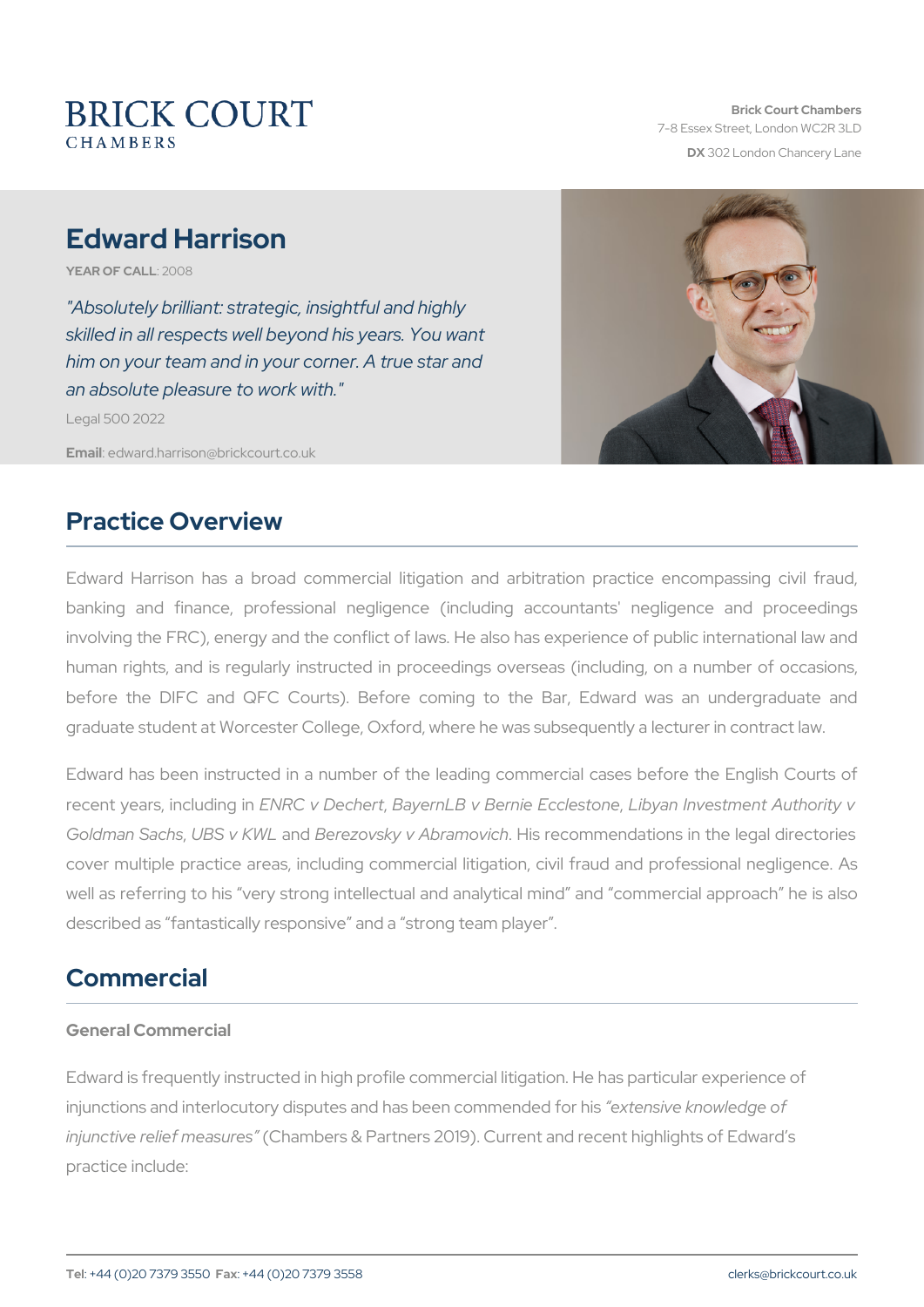- " Eurasian Natural Resources Corporation v (1) Da (Cdo Noinll) G Achtain**g** ( for the Defendants in defence of a high profile claim for professio by mining conglomerate ENR Chede a way shed eb pf the top 20 cases of 20
- " Patisserie Holdings PLC et al v G(600tm Tmh o) mAt**ot**n nugKfoLnLPhe Defendar in a substantial professional negligence action claiming damages i connection with an alleged management fraud.
- " Recovery Partners v R(uCkchmandiz)e: eAtcating for the Defendants at the qu substantial Commercial Court proceedings concerning the scope of connection with asset recovery services that were provided to the
- " Akers and others v Samba [E0n2a1n] cEaW HGC 06uOp: Acting for the Defendal successfully defending a claim relating to the alleged knowing rec of US\$300m, which were alleged to have been held on trust for the (now in liquidation).
- " Federal Government of Nigeria v EnergyaoYtei**n g**uf**e**rPtannet nDeerfsebuddant in US\$9.5 billion claim brought by the Federal Government of Nigeria companies associated with Shell and Eni obtained the rights a valuable undervalue.
- " Providence Investment Funds v PricewateAhlotoiunsgeCooropheersDGfeln.LdPant : proceedings before the Guernsey Court arising out of an alleged f with the management of a Guernsey-based investment fund.
- " Bluewaters v Bayern<code>LB</code>, Bernie Ecclestone,(@Soamm.ho.h).of AHootli**ol**ign\_gins alimi Commercial Court dispute concerning a claim for damages in excest alleged bribery in connection with the sale of the Formula 1 group
- " X v Appearing both led and unled in ongoing proceedings before th Financial Centre Courts in connection with a series of arbitrations management of a luxury hotel property in Dubai.
- " Arcadia v Bosw (oC tohm ent.) al Acting for the Claimant in a c. \$300 million worldwide freezing and proprietary injunctions and arising against connection with oil trading in West Africa.
- " Bayern<code>LB</code> v Bernie (ECcocchems.t) $\alpha$ næcting in a substantial Commercial Co BayernLB and Bernie Ecclestone relating to the sale of the Formul
- " NHBC v Pricewaterhouse(CC compner)s: LALC Pring for the Defendant in Comm proceedings relating to tax and audit services provided to the Nat
- " Libyan Investment Authority (vCGo)I:dencatrin§gafochrsthe LIA on its claim i Division that, during the Gaddafi era, Goldman Sachs procured the  $inv$ estments of around  $US$1.2$  bT $M$ eoha(valuges to nieb end the top 20 cases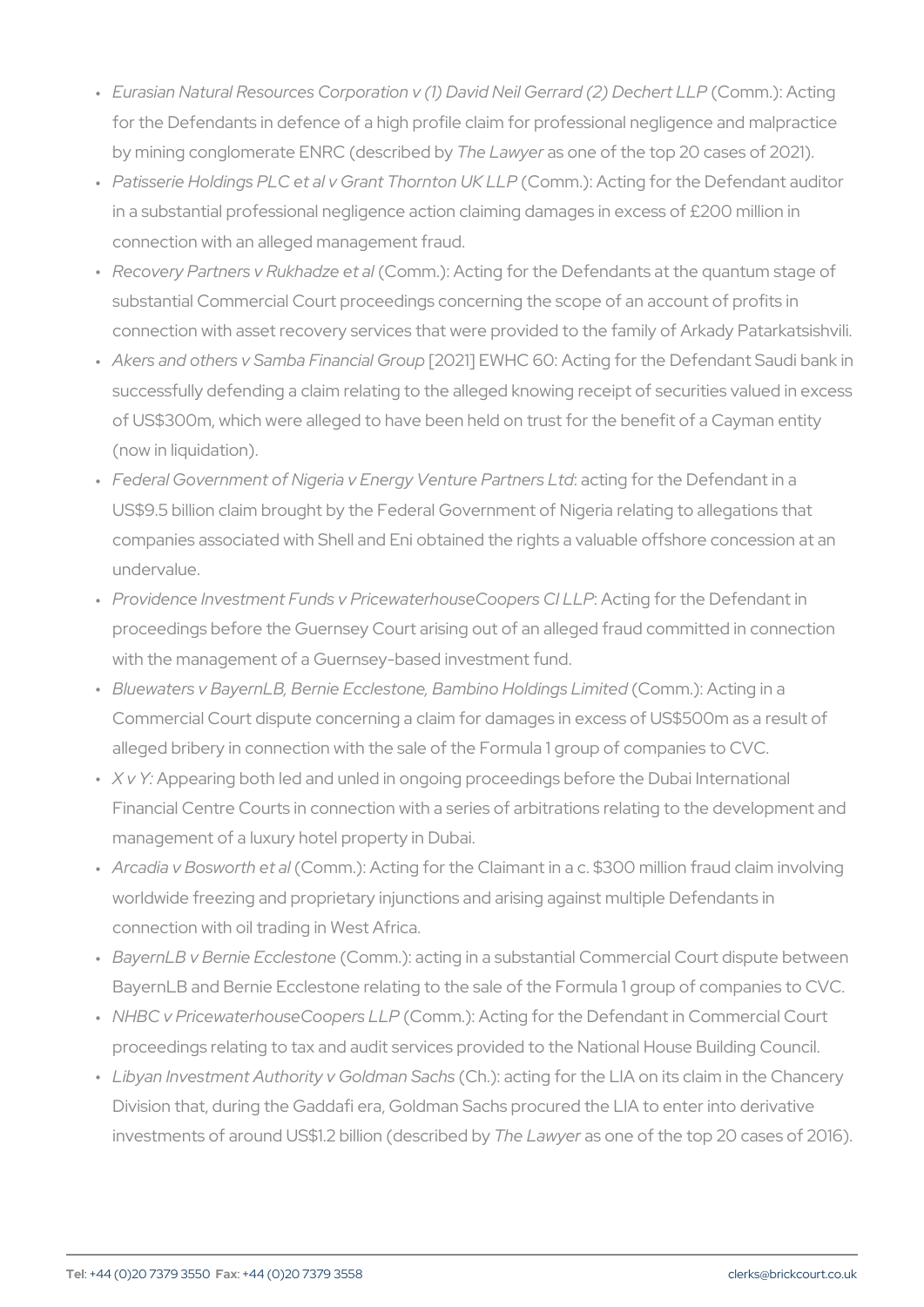- " UBS v Kommunale Wasserwer [K2011 **4**] p E M GhC 20611 5 (Comm.); [2017] E 1567: Acting for the Claimant at first instance and before the Court claim seeking to enforce payment under a number of synthetic CDO
- " Berezovsky v Ab[r2a0m1o2v]ioEhW H C 2463 (Comm.): Acting for the Defend claim in the Commercial Court alleging intimidation and breach of
- " Alfonso Munoz Cordoba v Hiscox (GSuneranseey) Cloimmpiaendy (Comm.): Acti Claimant in an insurance dispute relating to sums alleged to be ov covering, inter alia, extortion and kidnap.

# Civil fraud

Edward has a wide-ranging civil fraud practice. He is nontending the legal reputation for handing high-prof(iCehamin/biefsta&udPaatsnees rs 201e9x) træmde for hi strong technical knowledge in procedural and substantie igealists QuOe \$2 Oa1r89 i Current and recent highlights of Edward s civil fraud practice include:

- " Eurasian Natural Resources Corporation v (1) Da (Cdo Moinl) G Acntain**g** ( for the Defendants in defence of a high profile claim for professio by mining conglomerate ENRChed bases and the top 20 cases of 20
- " Akers and others v Samba [EDn2a1n] cEaW HGO o GuOp: Acting for the Defendal successfully defending a claim relating to the alleged knowing rec of US\$300m, which were alleged to have been held on trust for the (now in liquidation).
- " X (Offshore Insuranc (A Fe icromu) ntancy firm ): Defending a UK accountan substantial ongoing proceedings alleging fraud and professional n audits of an offshore insurance company.
- " Providence Investment Funds v Pricewatearb biunsge Cooro tpheers D @fle Lable at proceedings before the Guernsey Court arising out of an alleged f with the management of a Guernsey-based investment fund.
- " Bluewaters v Bayern<code>LB</code>, Bernie Ecclestone,(@Soammohai.n).b aHoldignigns aLimi Commercial Court dispute concerning a claim for damages in exces alleged bribery in connection with the sale of the Formula 1 group
- " Arcadia v Bosw (oCrbhm ent.)alacting for the Claimant in a c. \$300m frau worldwide freezing and proprietary injunctions and arising against connection with oil trading in West Africa.
- " Bayern L B v Bernie (ECcocchems.t) an acting in a substantial Commercial Co BayernLB and Bernie Ecclestone relating to the sale of the Formul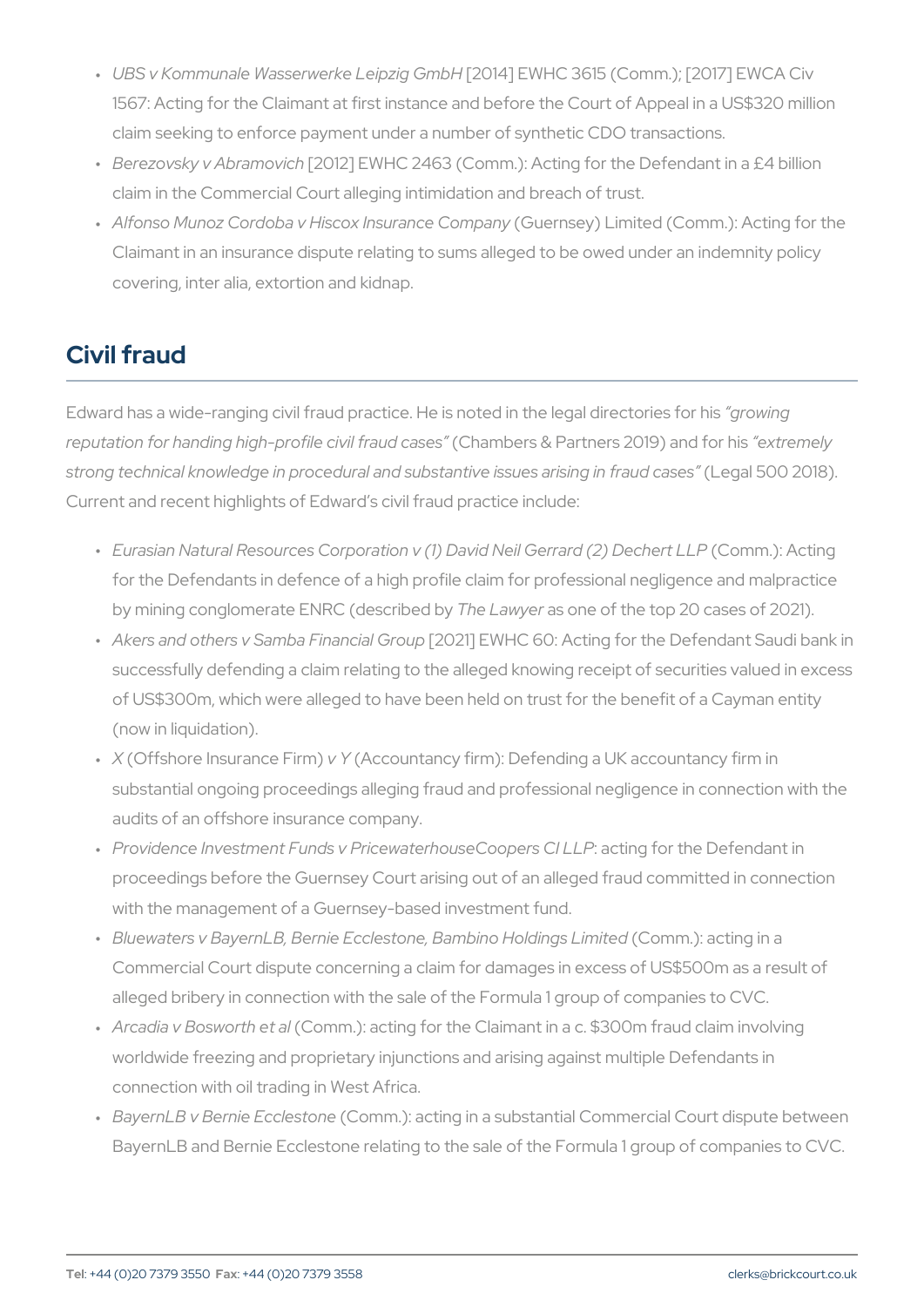- " Libyan Investment Authority (vCGo)I:dencatrin§gafochrsthe LIA on its claim i Division that, during the Gaddafi era, Goldman Sachs procured the investments of around US\$1.2 billion (described by The Lawyer as
- " Newland Shipping and Forwarding Limited v 1) Tob(aCTomandin)g 220tiShogy for the Claimant in two related complex disputes relating to the all Defendants of the full amounts due for oil and gas cargoes, and an the cargoes without payment.
- " Okean B.V and Logistic Solution International L(i2nOiOeod B. @ I et al:s I acting for the Claimants in relation to complex multi-jurisdictional proceedings in the Netherlands and ancillary proceedings in New Y fraud relating to the ownership of shares and debt instruments cor shipbuilding company Wadan Yards Okean OJSC.

#### Energy and natural resources

- " Federal Government of Nigeria v Energyac\Vrienngtu**fe**r PtahnetnDnesfe**b.t**dd US\$9.5 billion claim brought by the Federal Government of Ni companies associated with Shell and Eni obtained the rights a v undervalue.
- " Arcadia v Bosw (Octohm met): alacting for the Claimant in a c. \$300 m worldwide freezing and proprietary injunctions and arising connection with oil trading in West Africa.
- " Energy Venture Partners Ltd v Ma[l2a0b1u3]OiEEWahnd CS-1a1s8 L(tClomm): a claim for unpaid broker s commission arising out of the sale of Delta.
- "James Fisher Offshore Limited v InterAct A**¢Ciovmitny.)Maaatjiengefiotr** Claimant in a commercial dispute concerning contracts for the subsea gas pipeline running from an offshore facility off the coast
- " Mabanga v Ophir Energy PLC & Ophir[2SOe1r2v]icEeWo HPOTY15L819ni(tGodmm.): the successful Defendant oil and gas exploration companie judgment in respect of a claim for misrepresentation arising out of
- " Unaoil v Amon@20R1a2n]h日WHC 1595 (Comm.): acting for the First companies in successfully setting aside service of proceeding consultancy relating to unpaid commission on agreements relating in Libya.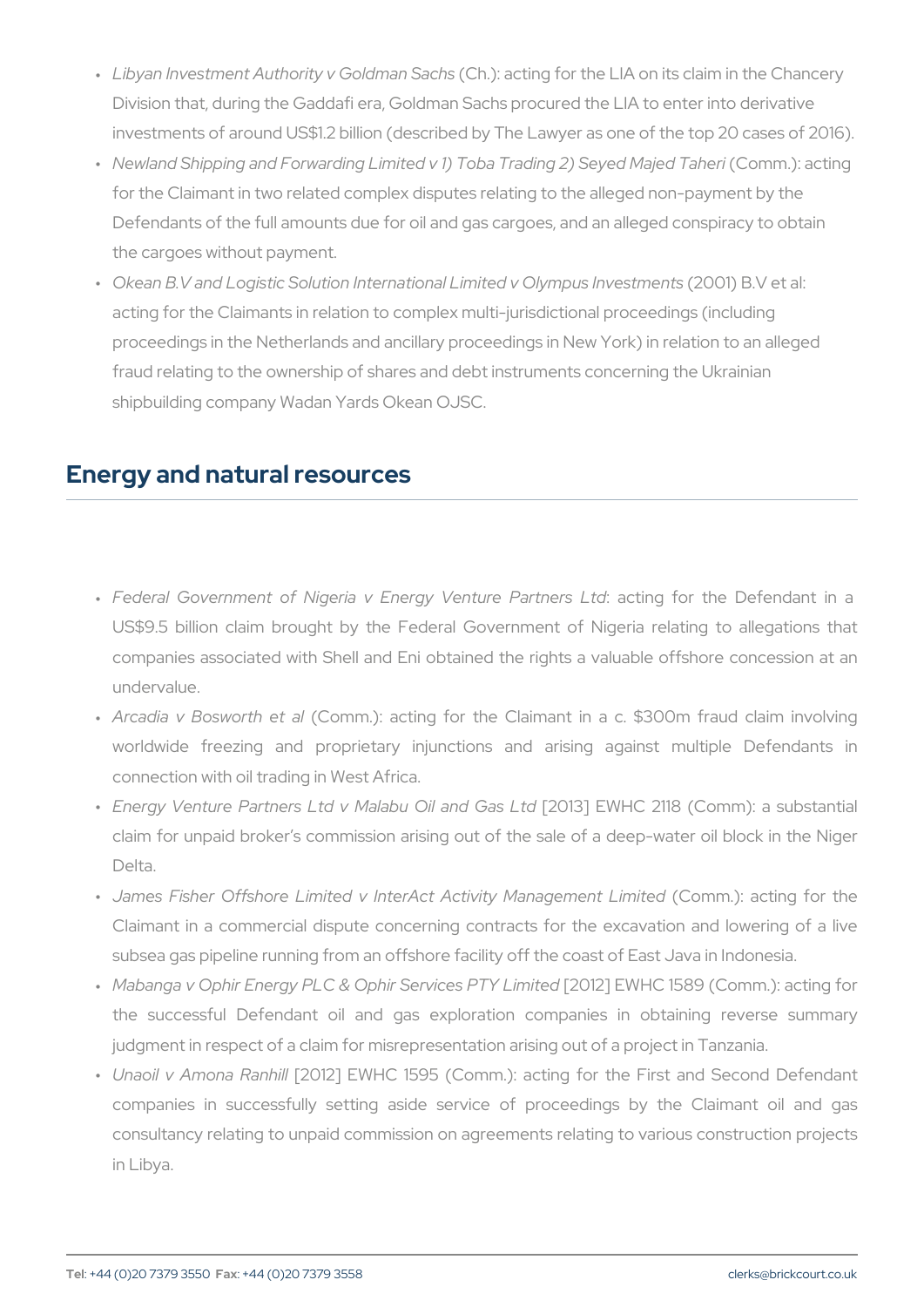- " Munib Masri v 1) Consolidated Contracts International 2) Cons Company (SCAOLmm.): acting for the judgment creditor in long stand the enforcement of a judgment debt.
- "
- " Comanco SA v. TGC Ven(tQuo**e**nsm L) mate\$c200 million oil pipeline disput project to construct new pipelines from Kirkuk in Iraq to Banias or

### Banking and finance

- " Recovery Partners v  $R(UCkchmaohz)e$ : eatctaing for the Defendants at the substantial Commercial Court proceedings concerning the sco connection with asset recovery services that were provided to the
- " Akers and others v Samba [E0n2a1n] cEaW HGQ o6uQp: Acting for the Defenda successfully defending a claim relating to the alleged knowing red of US\$300m, which were alleged to have been held on trust for (now in liquidation).
- " UBS v Kommunale Wasserwerk 2014 ip EiMg H G m 16 61 5 (Comm.); [201 1567: acting for the Claimant at first instance and before the C claim seeking to enforce payment under a number of synthetic CDO
- " Libyan Investment Authority (CGho)dmaaninSgaćbns the LIA on its claim Division that, during the Gaddafi era, Goldman Sachs procured investments of around US\$1.2 bTheoba(ware smornibe out the top 20 cases
- " Fortress Value Recovery Fund v Blue Skye(Sopenomia) Opptointgunfioli Defendant fund managers in a dispute concerning a Euro 2 involving claims brought by a series of investors against the fund
- " Nazim Omara & Taha Babike actin Agl fMd althBeanDke fendant liquidators arising out of the liquidation of Al Mal Bank. The case constituted Qatar Financial Centre Civil and Commercial Court.
- " Atrium European Real Estate Ltd(©oMhemin): Baamnkul&tibOirbion euro fraud out of underwriting and market activities carried out in Austria fund and raising complex issues of jurisdiction involving the Ju rules and arbitration provisions.

# Professional negligence

Edward has a broad professional negligence practice (both before involving the FRC) and is frequently instructed by a number of Idential other things, he has been noted in the cloengrande robinael channique of the dishasp product and the dishaspord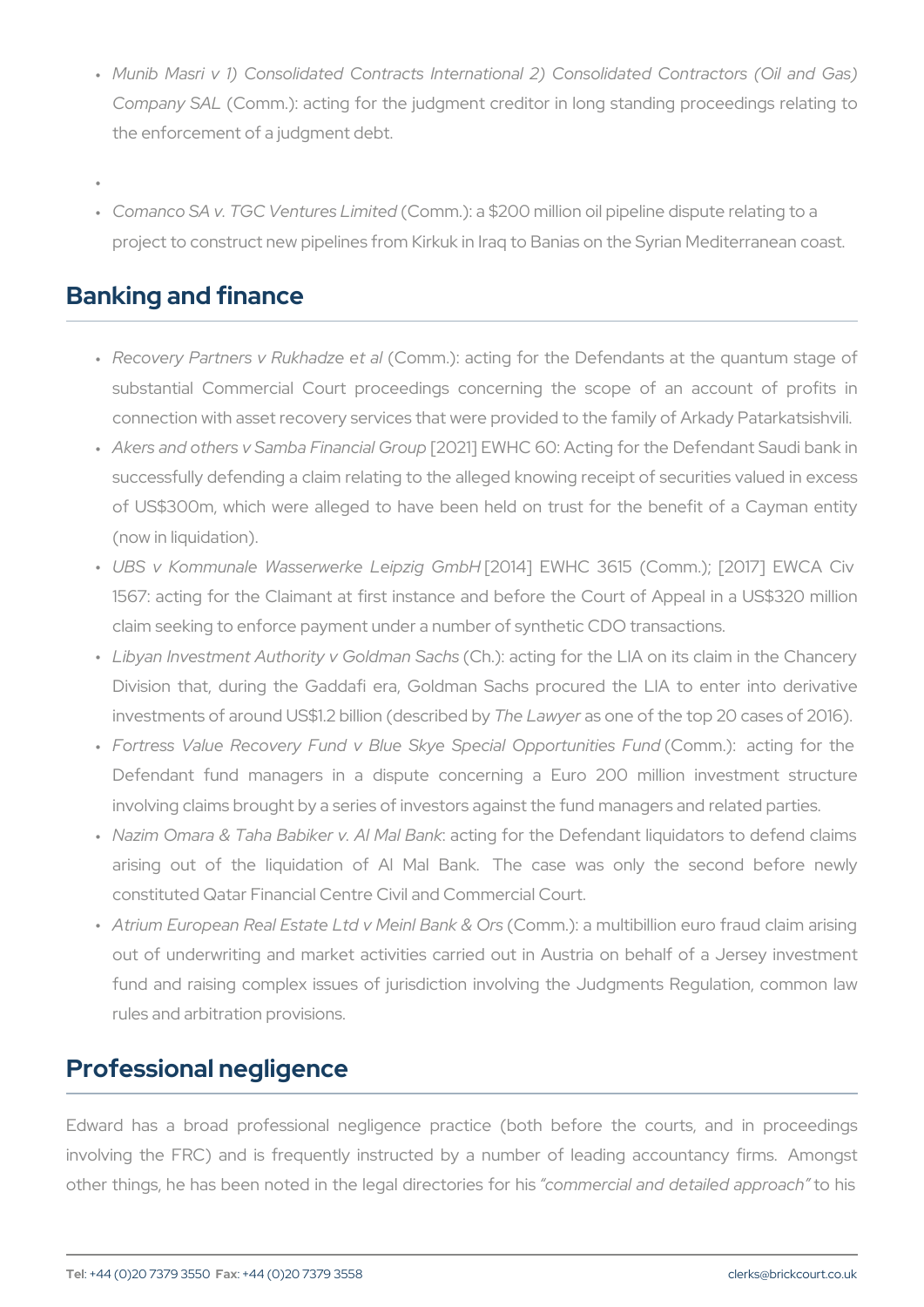professional negligence cases (Legal 500 2018). Current and recent negligence practice include:

- " Patisserie Holdings PLC et al v G(r63.ptm Thb.): rnAtoctrin LgKfoLrLPhe Defenda in a substantial professional negligence action claiming dama connection with an alleged management fraud.
- " The Executive Counsel to the Financial Reportin**g**  $c\mathfrak{C}$  **ionugn**  $\mathfrak{c}$  **o**llr van KPMG individual Respondent in proceedings brought by the Executive Co Council relating to KPMG s audit of CaTrhildibawal prodes of the ed thomp can of 2022).
- " Eurasian Natural Resources Corporation v (1) Dav(CdonNmeil):G&ctarro for the Defendants in defence of a high profile claim for profess by mining conglomerate ENRChed bacomais becche by the top 20 cases of
- " NWIQ BSG ValenDteinfiending a UK accountancy firm in substantia alleging fraud and professional negligence in connection with th company.
- " Providence Investment Funds v Pricewate Alboiunsge Cfoop oe Insteplation of the Defold in Action of the Defold in P proceedings before the Guernsey Court arising out of an alleged with the management of a Guernsey-based investment fund.
- " Brightside Group Limited v Bake(CoTmilhy.):UKA cAlundgit foert tahle Defe Commercial Court Proceedings relating to statutory audit work, finance services provided over a number of years by Baker T Brightside Group (Comm.).
- " NHBC v Pricewaterhouse(CCcoompmer)s: LaLcPring for the Defendant in C proceedings relating to tax and audit services provided to the Nat
- " The Executive Counsel to the Financial Council: v Batking Triolnly Respondents in ongoing proceedings brought by the Executive Co Council relating to the audit of the Tanfield Group.
- " O Neil Patient Limited and others v RSM UK TaxA acnladimAcionotuhmelinCghan Division relating to multiple instances of allegedly negliger connection with a corporate acquisition.
- " Motormile Finance UK Limited v RSM Risk **Ast**sion rganf**oe S**heervDoeef**s**nk Chancery Court proceedings relating to the Defendant s perform connection with the Claimant s application for authorisation by the
- " UBS v Kommunale Wasserwerk 2014 ip EiMg H G m 16 61 5 (Comm.); [201 1567: acting for the Claimant at first instance and before the C claim relating to the alleged negligent management of a portfolio
- " Go Plant Limited v Grant T(KCohr.n) to mac  $U$  Kg L LoPr the Defendant ass advisory firm in relation to claims relating to the performance of c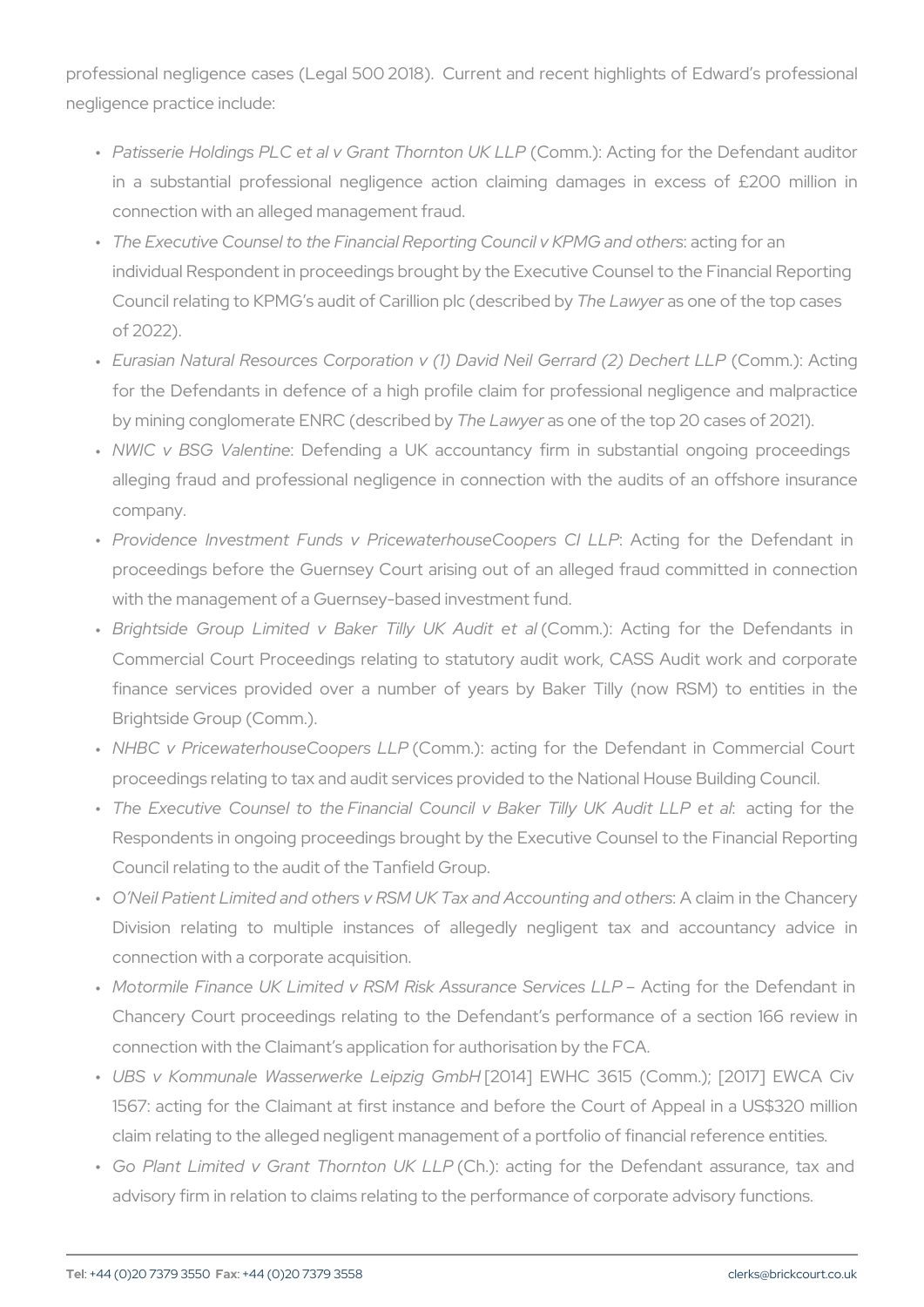" Davidsons Developments Limited v G( $\widehat{\mathfrak{a}}$ mit.): Thao crtning n folk the PD assurance, tax and advisory firm in relation to claims relating to t

### Arbitration

Edward has experience of a variety of arbitration tribunals an arbitrations involving a range of different arbitration rules and insti acting (both led and un-led) on behalf of a number of pharmaceutical the Department of Health relating to the pricing and supply of experience of UNCITRAL, ICC, LCIA and Ad Hoc rules. He is also a c Annotation, an annotated guide to the arbitration rules of the Singapore (LexisNexis, publication date December 2013). Current and recent practice include:

- " X v: YAppearing both led and unled in ongoing proceedings b Financial Centre Courts in connection with a series of arbitration management of a luxury hotel property in Dubai.
- " Ministry of Defence v.A.A Cocommimanetoral ad hoc arbitration relation procurement contract.
- " The Executive Counsel to the Financial Council : vaBbill en for the Monte Council et al : wa Respondents in ongoing proceedings brought by the Executive Co Council relating to the audit of the Tanfield Group.
- " Teva UK Limited v Depar:tm**enct**inogf flobraltthe Claimant pharmaceut arbitration under the Pharmaceutical Price Regulation Scheme price adjustment savings under the scheme.
- GlaxoSmithKline v Department of Health : Acting for the Claimant pharmaceutical company in an " arbitration under the Pharmaceutical Price Regulation Scheme products fall within the general provisions of the scheme.

### Public Law

Edward has experience of public international law cases and is cur inter-state disputes before the European Court of Human Rights. and was Secretary to the Hoffmann Commission, a commission constituted by the MTN Group to investigate claims of corruption in in the second mobile phone network in Iran.

#### Chancery: commercial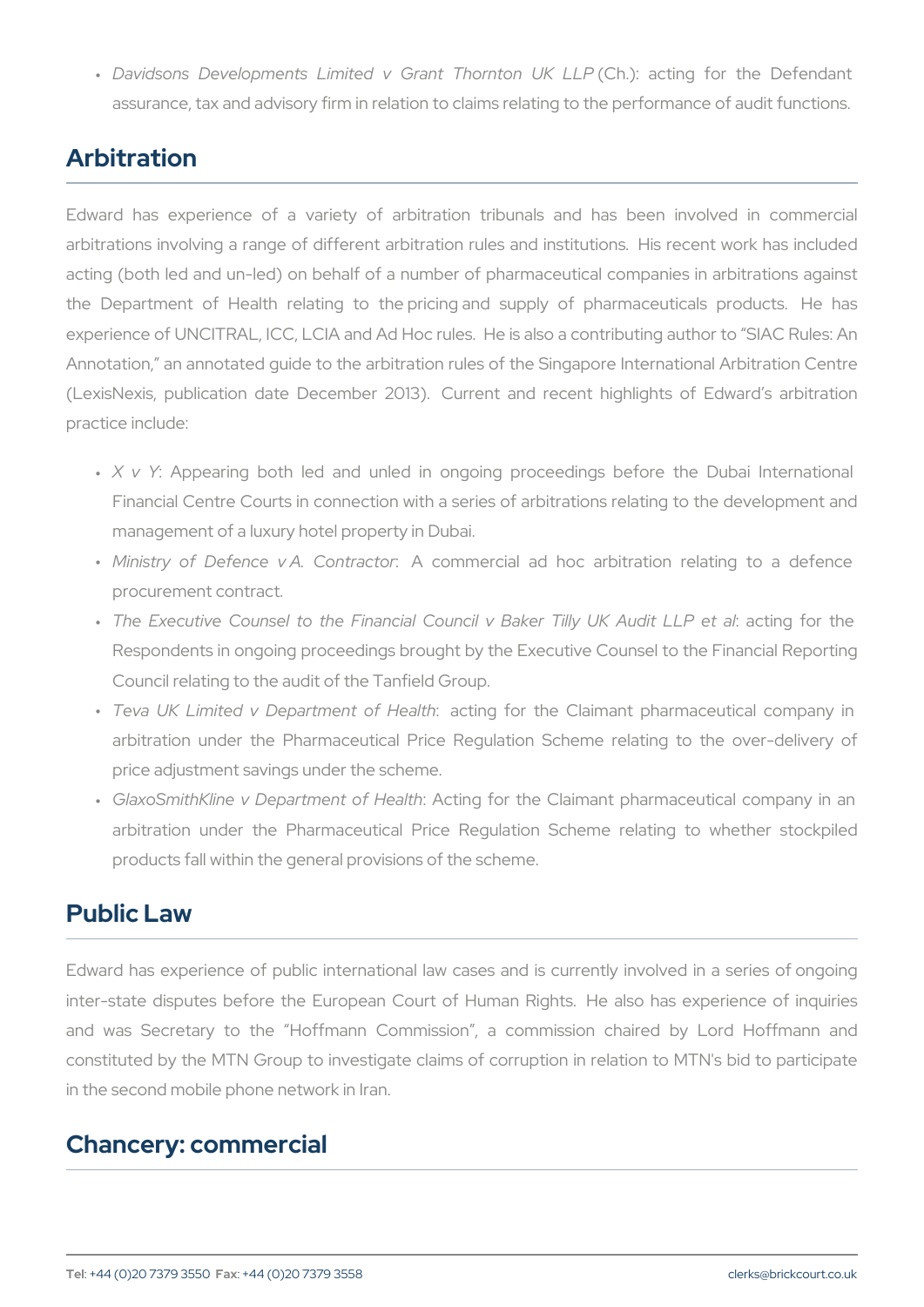- " Akers and others v Samba [E0n2a1n] cEaW HGQ o6uQp: Acting for the Defenda successfully defending a claim relating to the alleged knowing req of US\$300m, which were alleged to have been held on trust for (now in liquidation).
- " NWIQ BSG ValenDteinfiending a UK accountancy firm in substantia alleging fraud and professional negligence in connection with th company.
- " Libyan Investment Authority (vCGS.o)!:dencatrin§afochrsthe LIA on its claim Division that, during the Gaddafi era, Goldman Sachs procured investments of around  $US$1.2$  bTheoba (veloges noormibe only the top 20 cases
- " O Neil Patient Limited and others v RSM UK TaxA acnladimAcionotuhmelinCghan Division relating to multiple instances of allegedly negliger connection with a corporate acquisition.
- " Motormile Finance UK Limited v RSM RiskAeAtsi**ag**rafioncethSeenDveicferendant in the L Chancery Court proceedings relating to the Defendant s perform connection with the Claimant s application for authorisation by the

### Professional discipline

- " The Executive Counsel to the Financial Reporting Council v individual Respondent in proceedings brought by the Executive Co Council relating to KPMG s audit of Carillion plc (described by T of 2022).
- " The Executive Counsel to the Financial Council: v Batking Triolnly Respondents in ongoing proceedings brought by the Executive Co Council relating to the audit of the Tanfield Group.

#### Public international law

Edward has experience of public international law cases and is cur inter-state disputes before the European Court of Human Rights. and was Secretary to the Hoffmann Commission , a commissio constituted by the MTN Group to investigate claims of corruption in in the second mobile phone network in Iran.

### Directory Quotes

"Edward is incredibly personable, very strong on the law, very comm "An excellent lawyer who is very good technically, extremely respo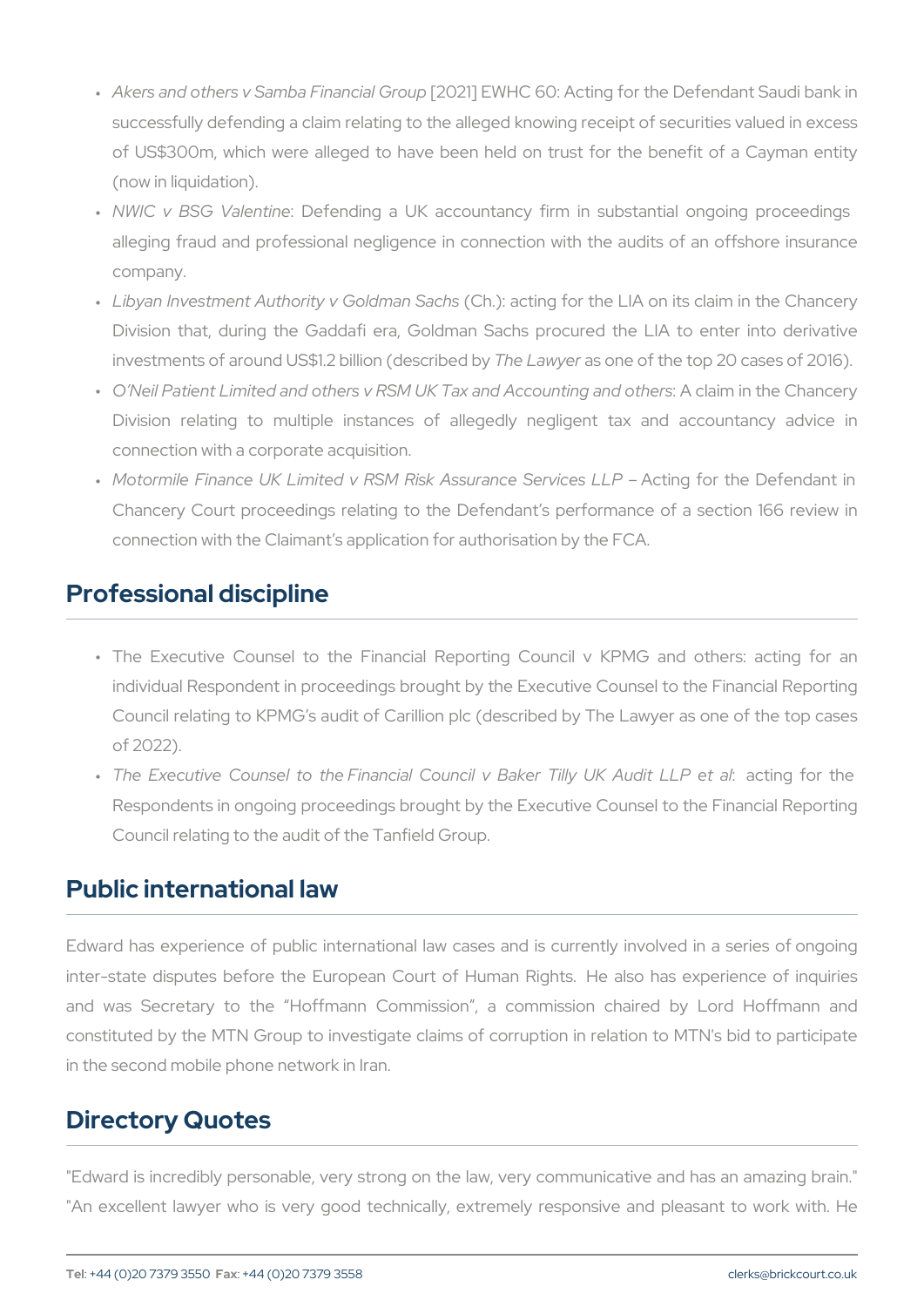also has a good manner with clients." (Chambers & Partners 2022)

"A great junior, both reliable and highly accessible, and po (Chambers & Partners 2022)

"Absolutely brilliant strategic, insightful and highly skilled in all r him on your team and in your client s corner. A true star and an a 500 2022)

"A master of detail provides clear and concise advice in a user-friend

"Proactive and reasoned in his thinking." "He has a seriously s Partners 2021)

"Very strong intellectual and analytical mind, and able to hold experienced practitioners, demonstrating how far he is likely to rise."

"A relaxed and urbane advocate who is keen to get to the heart of case." (Legal 500 2021)

"He manages to condense a complicated factual matrix into clear and "Another Brick Court star, a complete pleasure to work with." (Legal 5 "A collaborative, flexible and responsive team player." (Legal 500 202

"He is a master of the detail." (Legal 500 2020)

A truly excellent junior with a sharp, strategic mind and sound ju clear communicator and extremely easy to work with. (Chambers & Pa

Very user-friendly and very responsive. (Chambers & Partners 2019)

"His ability to get across the technical detail of a case incredibly q 500 2018-19)

"Has extremely strong technical knowledge in procedural and substa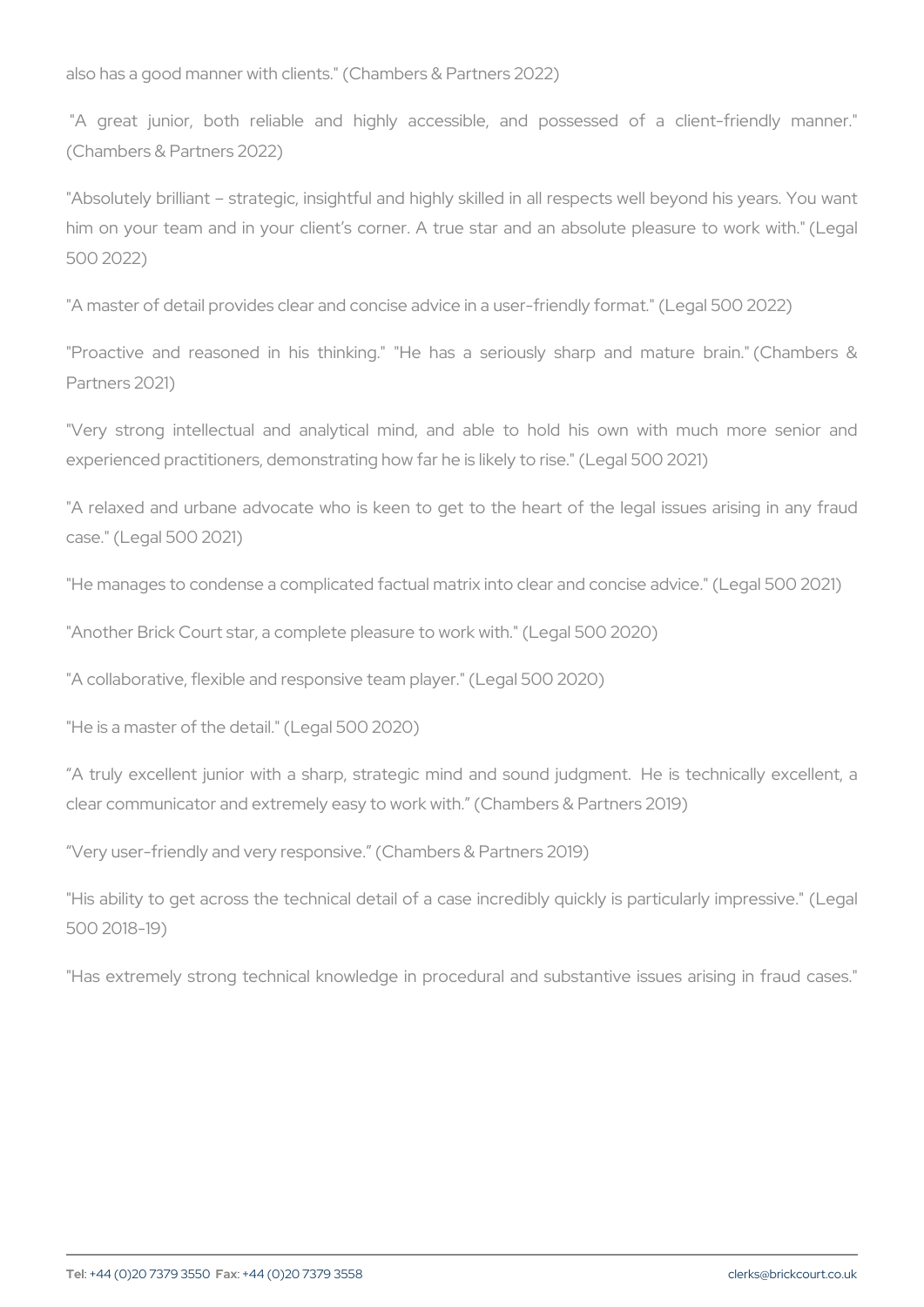(Legal 500 2018-19)

"He takes a commercial and detailed approach to his cases." (Legal 50 "His powers of analysis are razor-sharp, and he is very user-friendly t "An excellent, hardworking, bright and unflappable junior." (Legal 500 "Very easy to work with, a good team player and user-friendly". (Legal "Fantastically responsive and easy to work with." (Legal 500 2016) "Quick to pick complex concepts and drafts quickly and effectively." ( "Works well under pressure and is able to take reasoned and comr 2015)

### Qualifications

2008 - 2009 Pupillage at Brick Court Chambers 2007 - 2008 Lecturer in Contract Law at Worcester College, University 2007 - 2008 BVC (Very Competent) 2006 - 2007 Bachelor of Civil Law at Worcester College, University of 2003 - 2006 First Class Honours in Jurisprudence at Worcester Colleg Scholarships and Prizes Lord Mansfield Scholar of Lincoln's Inn Hardwicke Scholar of Lincoln's Inn Scholar of Worcester College, University of Oxford Winner of the Bruce Reynolds Prize (Worcester College prize) for perf Winner of Slaughter & May Prize for Best Oxford University Paper in C